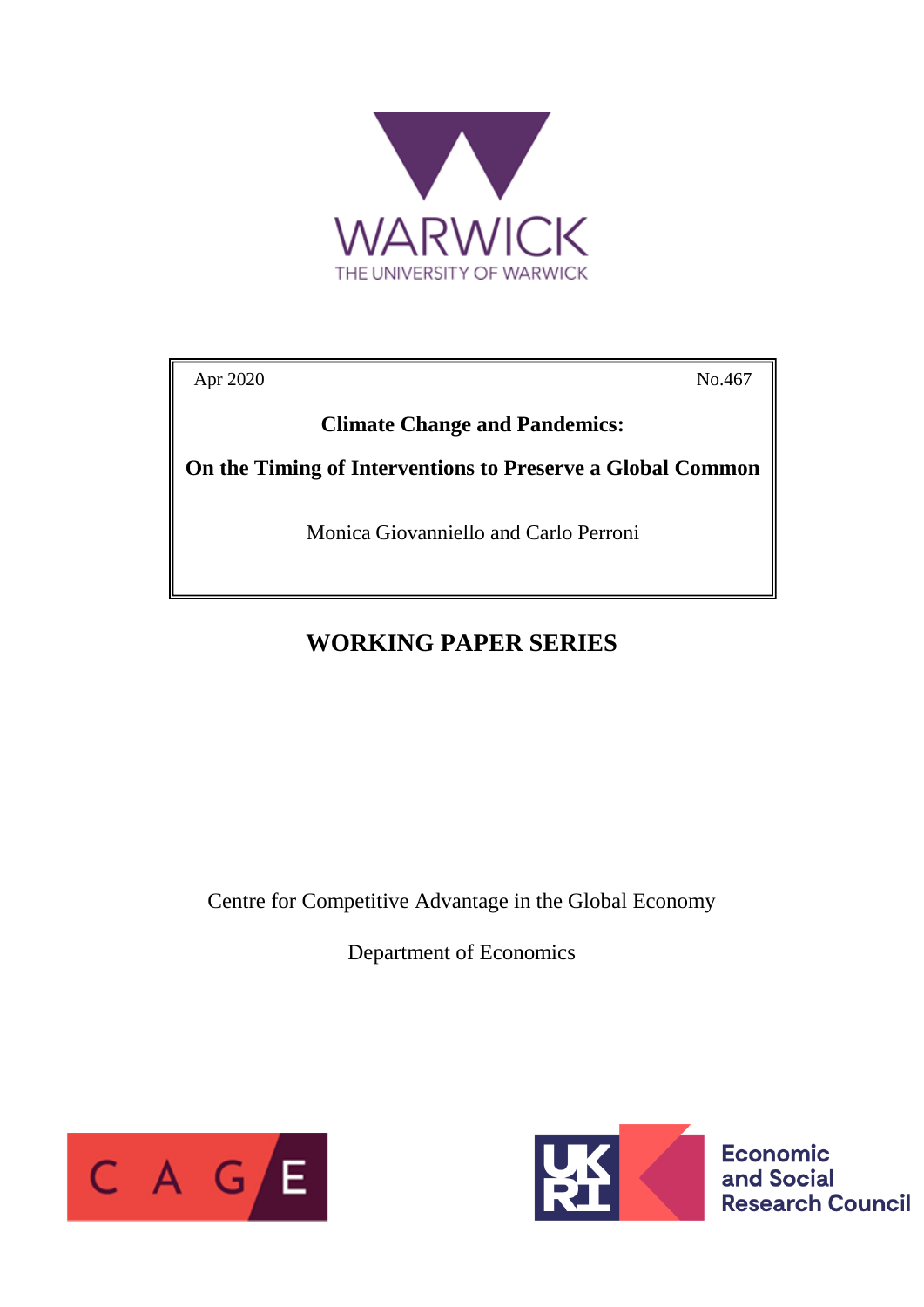# **Climate Change and Pandemics: On the Timing of Interventions to Preserve a Global Common**<sup>∗</sup>

Monica Giovanniello†† Universitat de les Illes Balears

Carlo Perroni‡‡ University of Warwick and CESifo

#### April 2020

[link to current version](https://warwick.ac.uk/fac/soc/economics/staff/cperroni/timing.pdf)

#### **Abstract**

We characterize timing choices in investments towards the conservation of a global common and derive implications for interventions to contain the spread of a contagious disease.

### **1 Introduction**

The opportunity cost of irreversible investments under uncertainty includes the forgone value of the option to wait for new information before undertaking the investment (Weisbrod, 1964; McDonald and Siegel, 1986). Policy interventions aimed at preserving global commons typically involve some degree of irreversibility. Since the extent of the depletion of the global common and of the damages this may cause are not well understood ex ante, with new information being learnt as time goes by, delaying action has a

<sup>∗</sup>This note grew out of exchanges between the authors and Herakles Polemarchakis while working on a joint project about dynamically incentive-compatible governance institutions. We are grateful to Daniel Cardona Coll, Andreas Haufler, Marcus Miller and Dennis Novy for comments and suggestions.

<sup>††</sup>Campus de la UIB, 07122 Palma de Mallorca, Spain; e-mail: ma.giovanniello@uib.cat

<sup>‡‡</sup>University of Warwick, Gibbet Hill Road, Coventry, CV4 7AL, UK; e-mail: c.perroni@warwick.ac.uk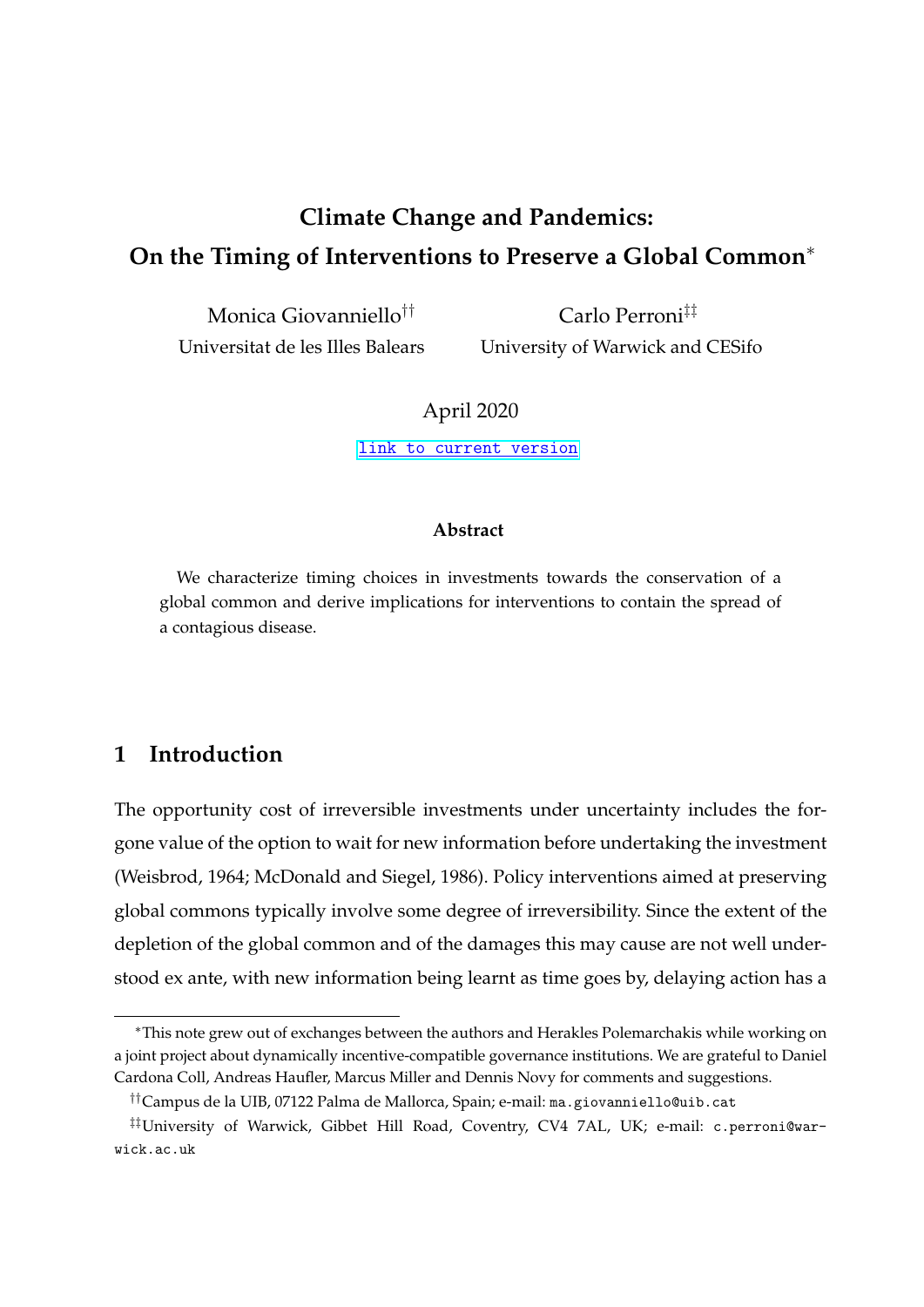positive option value, which must be weighed against its potential costs – more severe damages from waiting and/or higher costs of future investments towards conservation.

However, when the benefits or costs from an irreversible investment are not fully internalized by individual decision-makers, the timing of decentralized investment choices can diverge from the timing that is collectively optimal: external benefits will lead to overly-cautious decisions (too much learning), while external costs will lead to overly-rushed decisions (too little learning). Thus, lack of cooperation over conservation measures in relation to a global common can result in excessive delay rather than (or in addition to) sub-optimal levels of intervention. Implications for global governance are self-evident. This conclusion follows from a straightforward application of standard solution concepts for non-cooperative games (Nash, 1951) to an option value problem. But while the concept of option value has been invoked in relation to the conservation of natural resources (e.g., Krutilla, 1967), the consequences of non-cooperative decision-making for the timing of investment, to the best of our knowledge, have not been highlighted before.

Section 2 sets out the basic structure of a generic two-period commons investment problem. Section 3 compares the cooperative and non-cooperative timing of interventions in a model of epidemic contagion. Section 4 concludes.

#### **2 The timing of investment in a two-period commons problem**

The investment timing problem we have outlined and the conclusions that follow from its analysis can be most easily illustrated by reference to a two-agent, two-period commons problem.

There are two decision-makers, each having to make an investment that can be carried out either at time  $t = 0$  or at time  $t = 1$ . There are two states of the world, *L* and *H*. In state *L*, the value of investment is zero to both decision-makers. In state *H*, the private present value, evaluated at  $t = 0$ , of the investment to the investor is  $v/2 \ge 1$  if the investment is carried out at  $t = 0$  and is  $\delta \rho v/2$  if it is carried out at  $t = 1$ , with  $\delta < 1$ representing a discount factor, and with  $\rho \leq 1$  reflecting an attenuation (beyond dis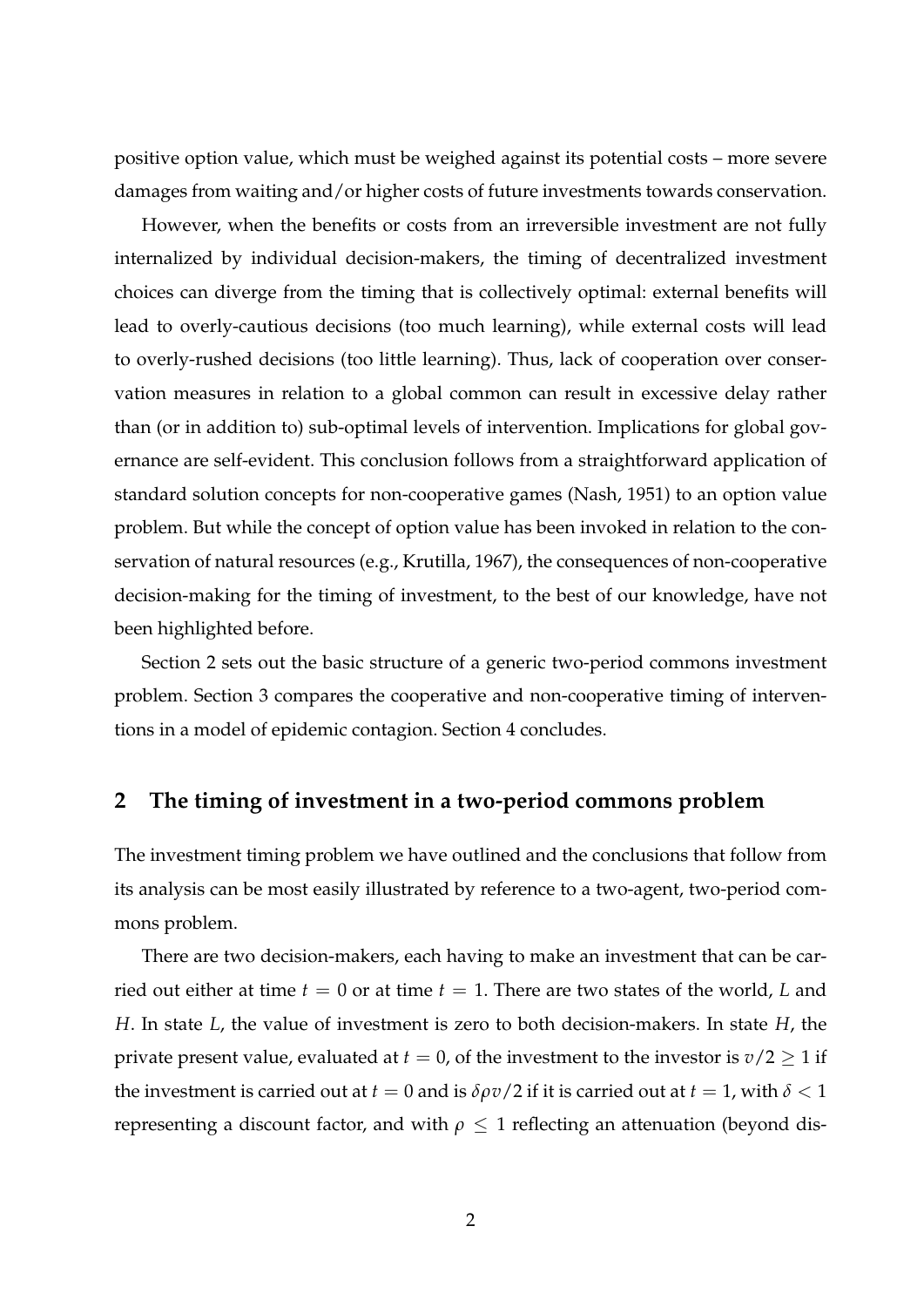counting) in the efficacy of investment if this is delayed. Benefits of the same size from the investment also accrue to the other decision-maker in state *H*, making the collective value of the investment equal to *v* and *δρv* respectively in each of the two periods. In relation to both climate change and pandemics, the value of the investment would consist of a reduction in future damages that can result from current conservation measures; and the attenuation in the value of delayed investment, as reflected by  $\rho \leq 1$ , would correspond to the potential increase in the severity of damages from delaying action (higher terminal temperatures, higher prevalence of infections).

At  $t = 0$  the two decision-makers hold a common belief,  $\beta$ , about the likelihood of state *H* occurring. At  $t = 1$  the state of the world is fully revealed.

If the investment is carried out at  $t = 0$ , the cost of the investment (at  $t = 0$ ) is unity; if it is carried out at  $t = 1$ , the cost (at  $t = 1$ ) is  $\gamma < 2$ . In the discussion that follows, we assume that  $\rho v/2 > \gamma$ , which implies that if investment has not occurred at  $t = 0$  and the state is revealed to be *H* at  $t = 1$ , investing at  $t = 1$  is always individually optimal, i.e. there cannot be an outcome where investment never takes place. This assumption also implies  $\rho v > 1$  and  $v > \gamma$ , i.e. if investment has not occurred at  $t = 0$  and the state is revealed to be *H* at  $t = 1$ , investing at  $t = 1$  is jointly optimal; and if  $\beta = 1$  (at  $t = 0$ , investors know with certainty that the state is *H*), then investing at  $t = 0$  is jointly optimal. This means that the only choice that we need to consider, from both a collective and an individual perspective, is whether investment should take place at  $t = 0$  or at  $t = 1$ , rather than whether or not investment should take place at all.

#### *Cooperative choice*

Consider first the jointly optimal investment timing choice. The joint expected payoff (the payoff of a representative player) from joint investment at  $t = 0$  is  $\beta v - 1$ , whereas the joint expected payoff, evaluated at  $t = 0$ , from waiting and investing at  $t = 1$  if *H* is realized (which occurs with probability *β*) is  $\delta \beta$  ( $\rho v - \gamma$ ). Equating these two values, we can solve for a critical level of *β* above which it will be jointly optimal to act at  $t = 0$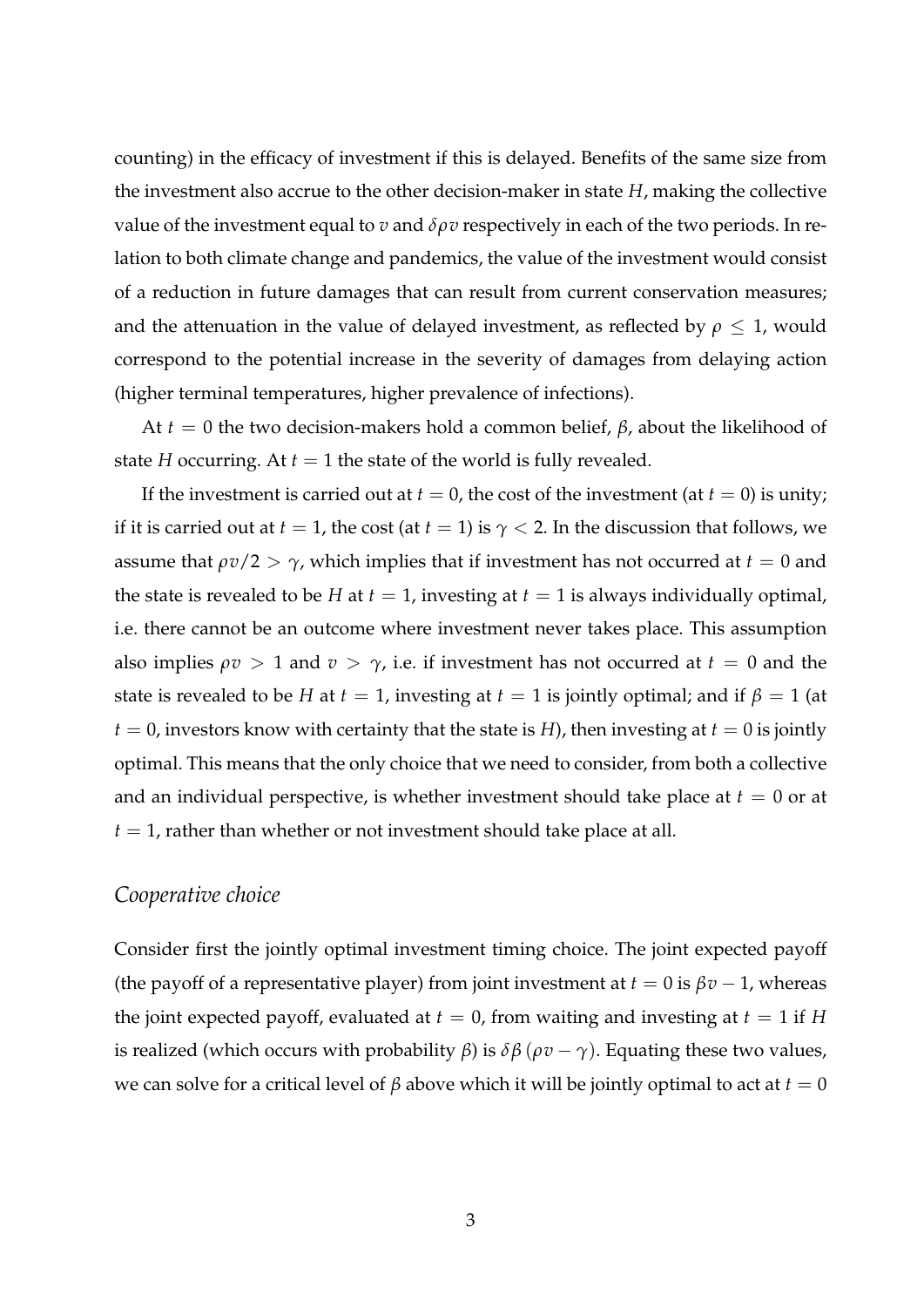<span id="page-4-0"></span>and below which it will be jointly optimal to delay:

$$
\beta^C = \frac{1}{\delta \gamma + (1 - \delta \rho)v}.\tag{1}
$$

This is decreasing in *v*, i.e. for a given investment cost, it will be optimal to act under a less precise prior the higher is the potential value, *v*, of the investment.

#### *Decentralized choice*

We next consider decentralized choices and derive conditions under which investment at  $t = 0$  by both parties is a Nash Equilibrium. Let  $a_t^i \in \{0,1\}$  denote the investment choice by investor *i* at *t*. Under the assumption  $\rho v/2 > 1$ , each investor will always invest at  $t = 1$  in state  $H$  if she has not invested at  $t = 0$ , implying  $a_1^i = 1 - a_0^i$  $\frac{\iota}{0}$ . Then the expected private payoff (evaluated at  $t = 0$ ) to *i* from investing at  $t = 0$  is

$$
E\Pi^{i}\left(a_{0}^{i}=1, a_{0}^{-i}\right)=\beta\left(1+a_{0}^{-i}\right)v/2-1+\delta\beta\rho\left(1-a_{0}^{-i}\right)v/2,
$$
\n(2)

(with −*i* denoting the other investor), and the expected private payoff from postponing the investment to  $t = 1$  (while benefiting immediately from any investments made by the other party at  $t = 0$ ) is

$$
E\Pi^{i}\left(a_{0}^{i}=0,a_{0}^{-i}\right)=\beta a_{0}^{-i}v/2+\delta\beta\left(\rho(2-a_{0}^{-i})v/2-\gamma\right).
$$
\n(3)

Equating these two expressions, we can solve for a critical level of *β* above which investment at  $t = 0$  by both parties is a Nash Equilibrium and below which it is not:

$$
\beta^N = \frac{1}{\delta \gamma + (1 - \delta \rho) v / 2}.
$$
\n(4)

Thus, if  $β ∈ (β^C, β^N)$ , taking action at  $t = 0$  is jointly optimal but the non-cooperative outcome involves postponement to  $t = 1$ : action will eventually take place (in the unfavorable realization), but it will happen too late, producing a lower ex-ante net return. Note that this can even occur for  $\gamma = 1/\delta$ , i.e. when the present value of the gross cost of investing at  $t = 0$  is *less* than that of investing at  $t = 1$ .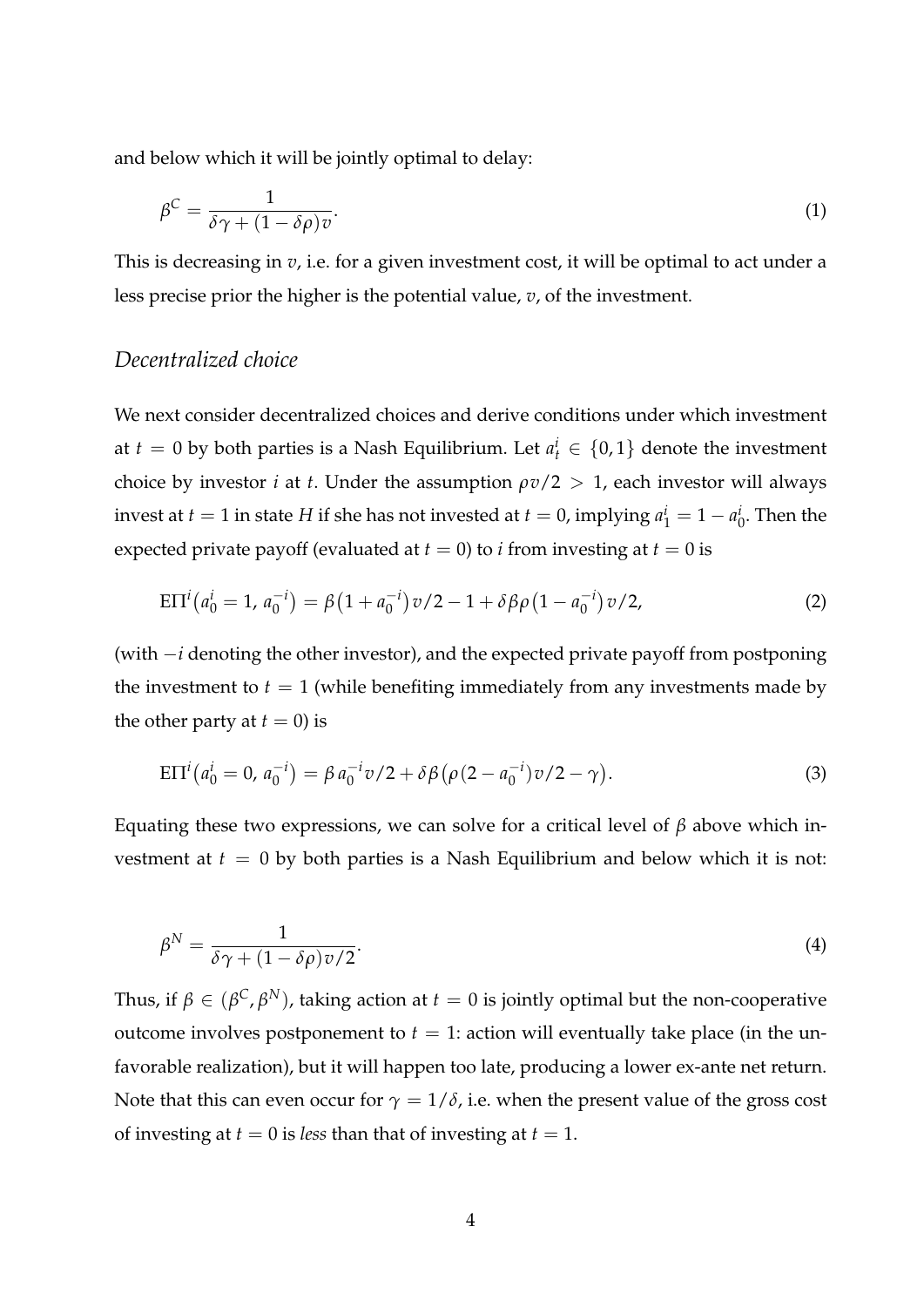### *Atomistic agents*

The previous results have been derived for a game involving a finite number of players. This is the right setting for modelling situations where the decision-makers are institutional players, such as the governments of different sovereign countries. But a problem with the same structure could arise in an environment with a large number of atomistic players whose individual actions have negligible impact on other players – what could be described as a "competitive" environment with externalities. This would be the right setting to use when the investment choices that affect the global common are made by private-sector agents.

To see how the previous conclusions can carry over to such a setting, consider a unit mass of players, and let  $a_t(i) \in \{0,1\}$  denote the investment choice of player  $i \in [0,1]$ , and suppose that the effect of all players' investment choices at *t* on player *i*'s period-*t* payoff, gross of the cost of the investment, equals  $(\omega a_t(i) + (1 - \omega) \int_0^t a_t(j) \, dj) v$ , with  $\omega \in (0,1].$  Proceeding as before, we obtain an expression for  $\beta^\mathsf{C}$  that coincides with [\(1\)](#page-4-0), whereas the expression for  $\beta^N$  becomes

$$
\beta^N = \frac{1}{\delta \gamma + (1 - \delta \rho)\omega v}.\tag{5}
$$

In order to bridge the gap between the privately optimal and socially optimal timing of investment, a central planner could in this case resort to a Pigouvian remedy that either taxes investment in the second period and/or subsidizes investment in the first period.

### **3 Delaying epidemic contagion**

The discussion that follows examines the investment timing problem in the context of a stylized, infinite-horizon model of epidemic contagion. The basic relationships that define the process of contagion reflect those that have been described in the epidemiological literature (Anderson and May, 1979), but these are augmented by a dynamic model of costly intervention choices.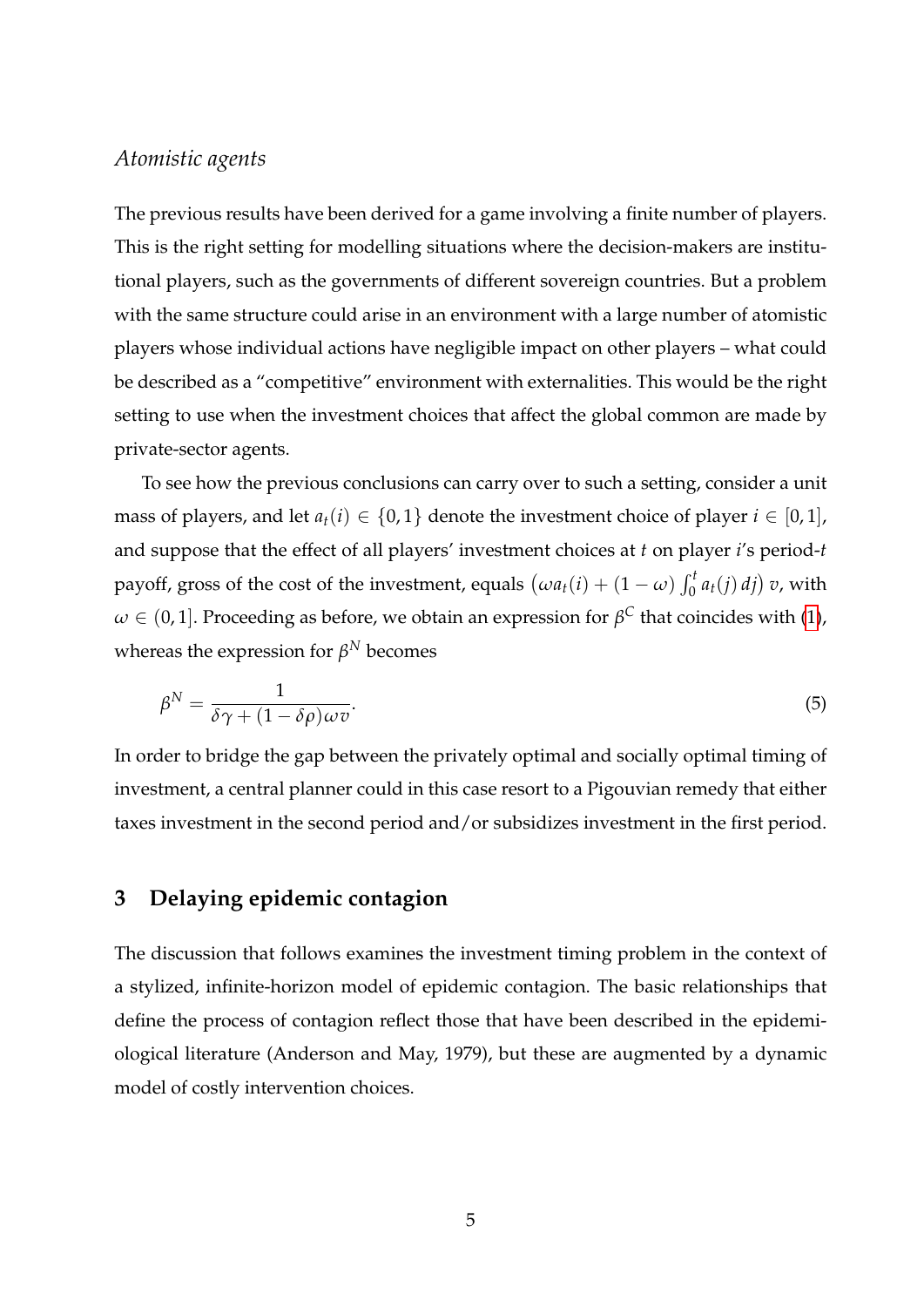### *Contagion*

There is a unit mass of identical, infinitely-lived individuals. At time *t*, each individual, if not already immune, contracts a contagious disease with probability

$$
\phi_t = \kappa l_t (1 - a_t), \quad \kappa \in (0, 1], \tag{6}
$$

where  $l_t$  denotes the proportion of individuals in the population that have contracted the disease at *t* or in any previous period and have survived from it, and  $a_t \in (0,1)$ reflects the severity of the delaying measures adopted at *t*. Mathematical models of epidemic contagion typically also account for how the immunization of recovered individuals can limit further contagion. For the sake of simplicity, the discussion that follows will abstract from this effect.<sup>1</sup> A version of the model where survivors can become noninfectious (presented in the appendix) leads to qualitatively similar conclusions.

An individual contracting the disease at *t* becomes ill at  $t + 1$  and remains ill for one period, dying in the same period with probability *θ*. If a diseased individual survives to the following period, she becomes immune and can no longer contract the disease. Thus, the cumulative number of infections at  $t + 1$  equals

$$
q_{t+1} = q_t + \phi_t (1 - q_t), \tag{7}
$$

the number of deaths at  $t + 1$  is

$$
d_{t+1} = \theta \left( q_{t+1} - q_t \right), \tag{8}
$$

and the number of recovered survivors is

$$
l_{t+1} = (1 - \theta) q_{t+1}.
$$
\n(9)

Framing the above relationships in terms of the categories employed in Susceptible-Infectious-Recovered (SIR) models of contagion,  $1 - q_t$  corresponds to the Susceptible, *q*<sup>t</sup> to the infected, and  $(1 - \theta)$  *q*<sup>t</sup> to the Infectious (the survivors, who are assumed here to remain indefinitely contagious), and *θ q<sup>t</sup>* to the Recovered (the deceased), with with  $q_{t+1} - q_t$  representing the number of currently diseased individuals.

<sup>&</sup>lt;sup>1</sup>An implication of this simplification is that "herd immunity" is only ever achieved if  $a_t = 1$  (or if  $\theta = 1$ , i.e. all individuals who contract the disease die).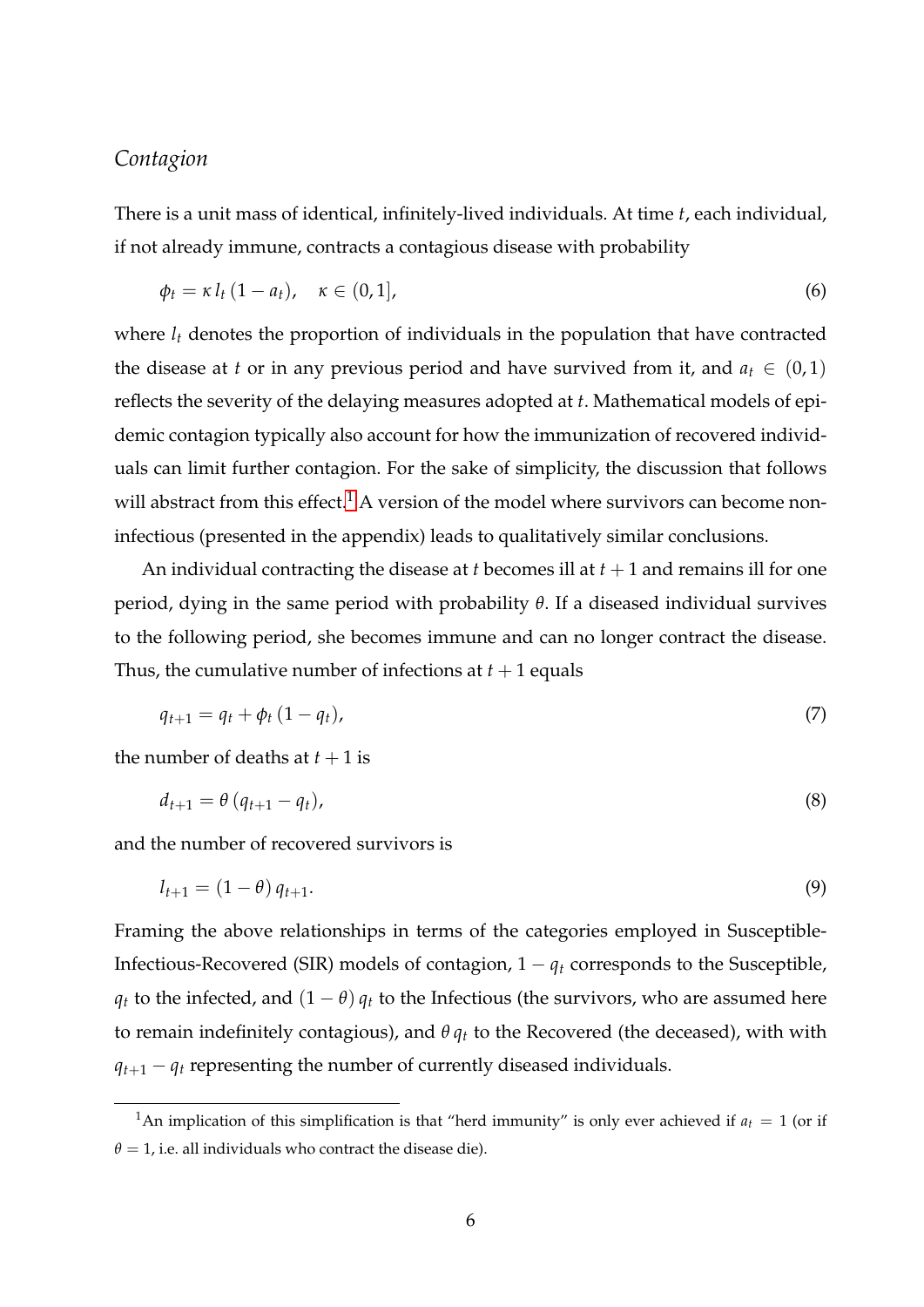### <span id="page-7-0"></span>*Payoffs*

Each infection entails a private and social cost of *η* in all periods following infection until a cure is discovered (if it is discovered), with each death entailing an additional private and social cost of unity in the period in which it occurs; the overall (negative) social value of infection at *t* is therefore

$$
v_t = -d_t - \eta \, q_t. \tag{10}
$$

Intervention at level *a<sup>t</sup>* has a private and social cost of

$$
g_t = -\zeta \ln \left(1 - \gamma a_t^2\right) \equiv h(a_t), \tag{11}
$$

with  $\gamma \in (0, 1]$ . This cost schedule exhibits the following properties:  $h'(a_t) \geq 0$ ,  $h''(a_t) >$  $0, h'(0) = 0, \lim_{\gamma \to 1} h(1) = \infty.$ 

#### *Information structure*

There are two possible states of the world. In state  $s = 1$  in each period a cure becomes available with probability  $\pi$ ; in state  $s = 0$ , a cure can never be found. The state of the world is not directly observable. The prior belief at  $t = 0$  that a cure can be found, i.e. that the state of the world is  $s = 1$ ,  $\beta_0 \in (0, 1)$ . Let  $\sigma_t = \{0, 1\}$  be an informative public signal received at *t* about *s*, with  $\sigma_t = 1$  denoting that a cure has been discovered and  $\sigma_t = 0$  denoting no discovery. The probabilities with which a signal  $\sigma_t = 1$  is observed in each state are respectively  $Pr(\sigma = 1 | s = 1) = 1$  and  $Pr(\sigma = 1 | s = 0) = 0$ ; i.e. a signal  $\sigma_t = 1$  fully reveals that the state state of the world is  $s = 1$ . The probability with which a signal  $\sigma_t = 0$  is observed in each state are respectively  $Pr(\sigma = 0 | s = 1) = 1 - \pi$  and  $Pr(\sigma = 0 \mid s = 0) = 1$ . Then, the (common) posterior belief at *t* of a cure being possible, if a cure has not yet been discovered at *t*, evolves as

$$
\beta_t = \frac{\beta_0 (1 - \pi)^t}{\beta_0 (1 - \pi)^t + (1 - \beta_0)} = \frac{1}{1 + (1/\beta_0 - 1)(1 - \pi)^{-t}}.
$$
\n(12)

This is decreasing in *t*: as time goes by, if a cure is not discovered, agents become more pessimistic about the possibility of a discovery ever occurring.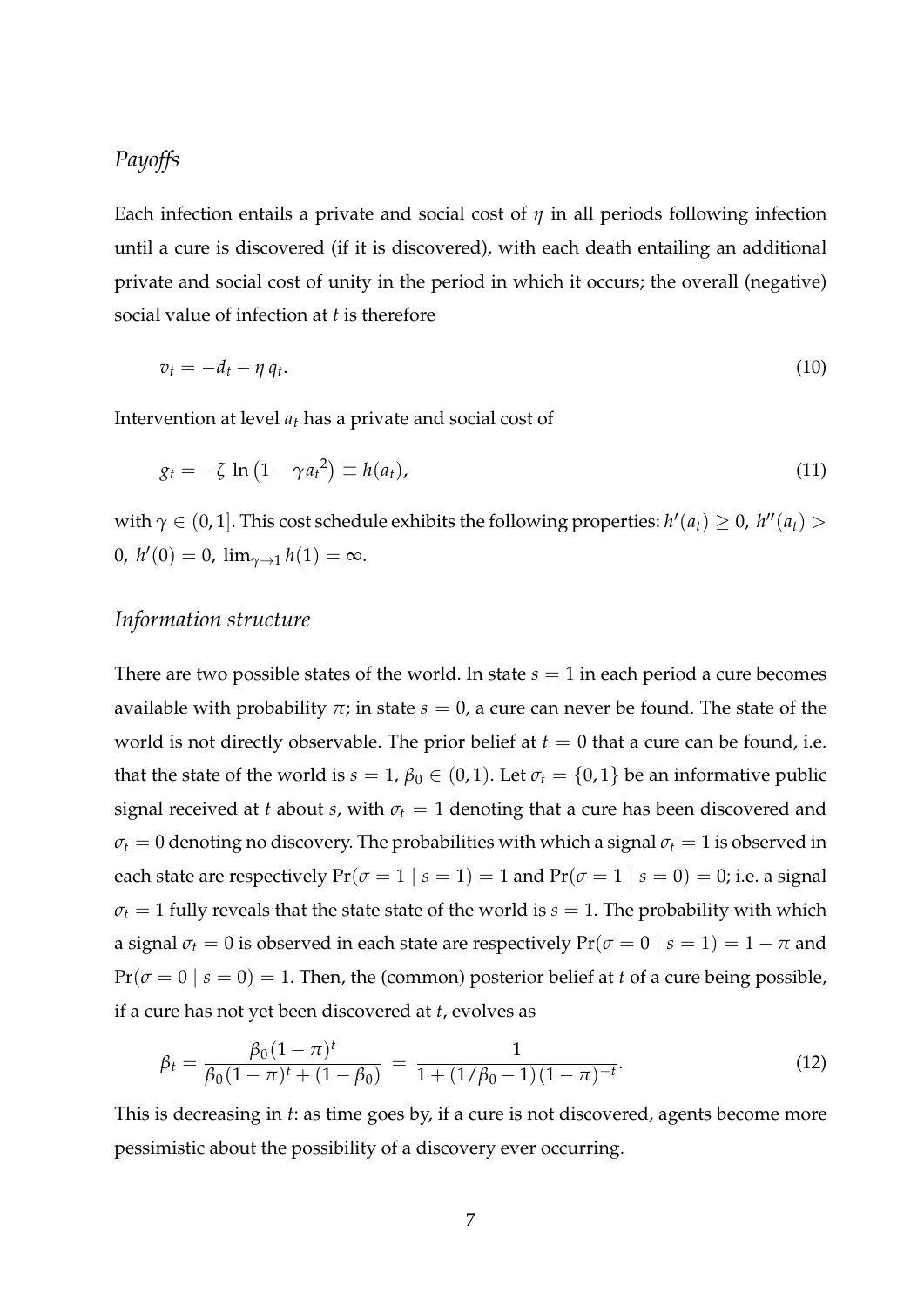The belief at *t* of a cure becoming available next period is *βtπ*. An equivalent interpretation is that  $1 - \beta_t \pi$  represents the belief of the infection developing into a damaging epidemic – and so, starting from an initial belief that the infection will cause limited damage, the arrival of new information suggesting that the infection will cause widespread damage will lead decision-makers to take the threat more seriously.

### *The planner's problem*

Consider a utilitarian planner making decisions about the level of intervention at *t*. The planner's optimization problem can be expressed recursively as

$$
V_t(q_t) = \max_{a_t} \ v_t - g_t + (1 - \beta_t \pi) \, \delta \, V(q_{t+1}). \tag{13}
$$

with  $\beta_t$  satisfying [\(12\)](#page-7-0); and where  $V(q_{t+1})$  denotes the continuation value of the problem at *t* if a cure is not discovered at  $t + 1$ .

The optimal intervention policy,  $a_t$ , at time  $t$  depends on the current belief  $\beta_t$ , the cost of intervention, *g<sup>t</sup>* , and the cost of the infected individuals, which is a function of the rate at which susceptible individuals become infected and the number of infectious individuals at  $t - 1$ . The FONC for an optimum choice of  $q_t$  at  $t$  is

$$
-h'(a_t) + (1 - \beta_t \pi) \delta \frac{dV(q_{t+1})}{da_t} = 0.
$$
 (14)

where  $h'(a_t) = (2\zeta\gamma a_t)/(1-\gamma a_t^2)$ . If the corresponding condition holds at  $t+1$ , then, by the envelope theorem, $<sup>2</sup>$  we must have</sup>

$$
\frac{dV(q_{t+1})}{da_t} = \kappa (1 - \theta) (\eta + \theta) (1 - q_{t-1}) q_{t-1}.
$$
\n(15)

This allows us to re-write the FONC as

$$
\Lambda_t (1 - q_{t-1}) q_{t-1} - \frac{2\zeta \gamma a_t}{1 - \gamma a_t^2} = 0, \tag{16}
$$

<sup>&</sup>lt;sup>2</sup>The envelope theorem applies if  $a_{t+1}$  corresponds to an interior optimum choice at  $t + 1$ . The assumed cost structure guarantees that  $a_t > 0$ , and thus that  $a_t$  an interior solution as long as we focus on parameterizations for which *a<sup>t</sup>* remains below unity.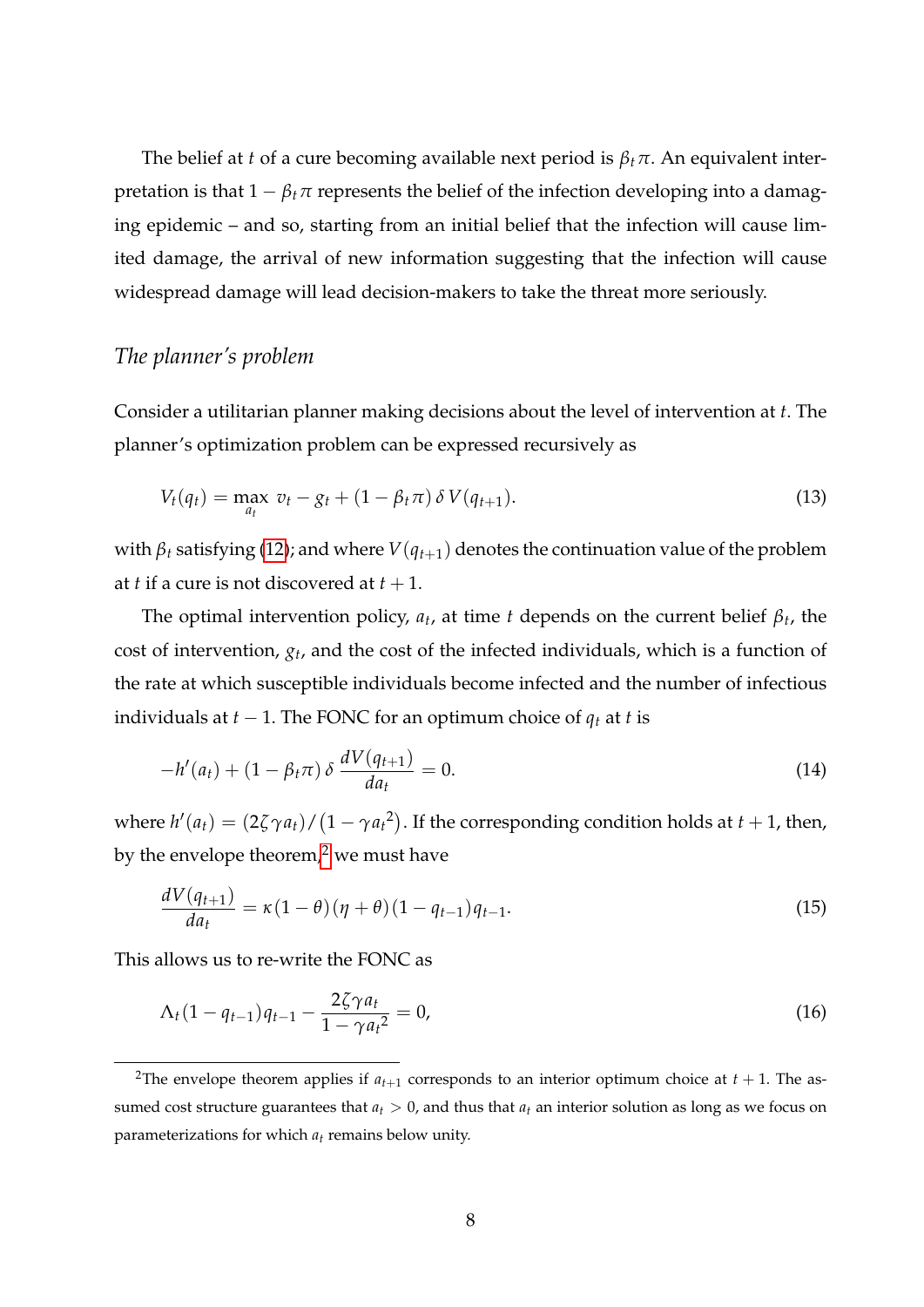<span id="page-9-0"></span>where  $\Lambda_t \equiv \delta \kappa (\eta + \theta) (1 - \theta) (1 - \beta_t \pi)$ , giving

$$
a_{t} = \frac{\sqrt{\gamma(\zeta^{2}\gamma + (\Lambda_{t}(1 - q_{t-1})q_{t-1})^{2})} - \zeta\gamma}{\gamma\Lambda_{t}(1 - q_{t-1})q_{t-1}} = a_{t}^{C}.
$$
\n(17)

In conjunction with ([12](#page-7-0)), this delivers a socially optimum intervention schedule for a given initial prior,  $\beta_0 < 1$ , about the state of the world and initial condition  $q_0$ .

### *Decentralized intervention*

Suppose next that there are *M* symmetric countries  $i = \{1, \ldots, M\}$ . Each country has a large population, and each of them makes a decision on the intervention measure to avoid/contain the spread of the disease. The cost of intervention for country *i* at level *a<sup>t</sup>* at time *t* is still equal to  $g_t^i = h(a_t^i) = -\zeta \ln\left(1 - \gamma(a_t^i)^2\right)$ ; and in country *i* an individual contracts the disease, if not already immune, with probability

$$
\phi_t^i = \kappa l_t \left( 1 - \left( a_t^i \prod_{j \neq i} a_t^j \right)^{1/M} \right). \tag{18}
$$

The number of newly individuals infected in country *i* at time *t* thus depends on *i*'s chosen level of intervention as well as that of other countries. All the other country-specific variables evolve in each country following the rules described the previous section. The information structure is identical to that described in the previous section, with beliefs at time *t* being common across the players. If a cure is discovered in either country, both countries will make use of it without delay.

Conditions for a Markov-perfect Nash equilibrium (Maskin and Tirole, 1988) can be derived as follows. The continuation payoff at *t* of country *i*, if a cure has not been discovered in any of the previous periods, is

$$
V_t^i(q_t^i) = \max_{a_t^i} v_t^i - g_t^i + (1 - \beta_t \pi) \delta V_{t+1}^i(q_{t+1}^i),
$$
\n(19)

where  $V_{t+1}^i(q_{t+1}^i)$  is country *i*'s the continuation payoff at  $t+1$ . Deriving the FONC associated with (19) and solving for the symmetric Markov-perfect Nash equilibrium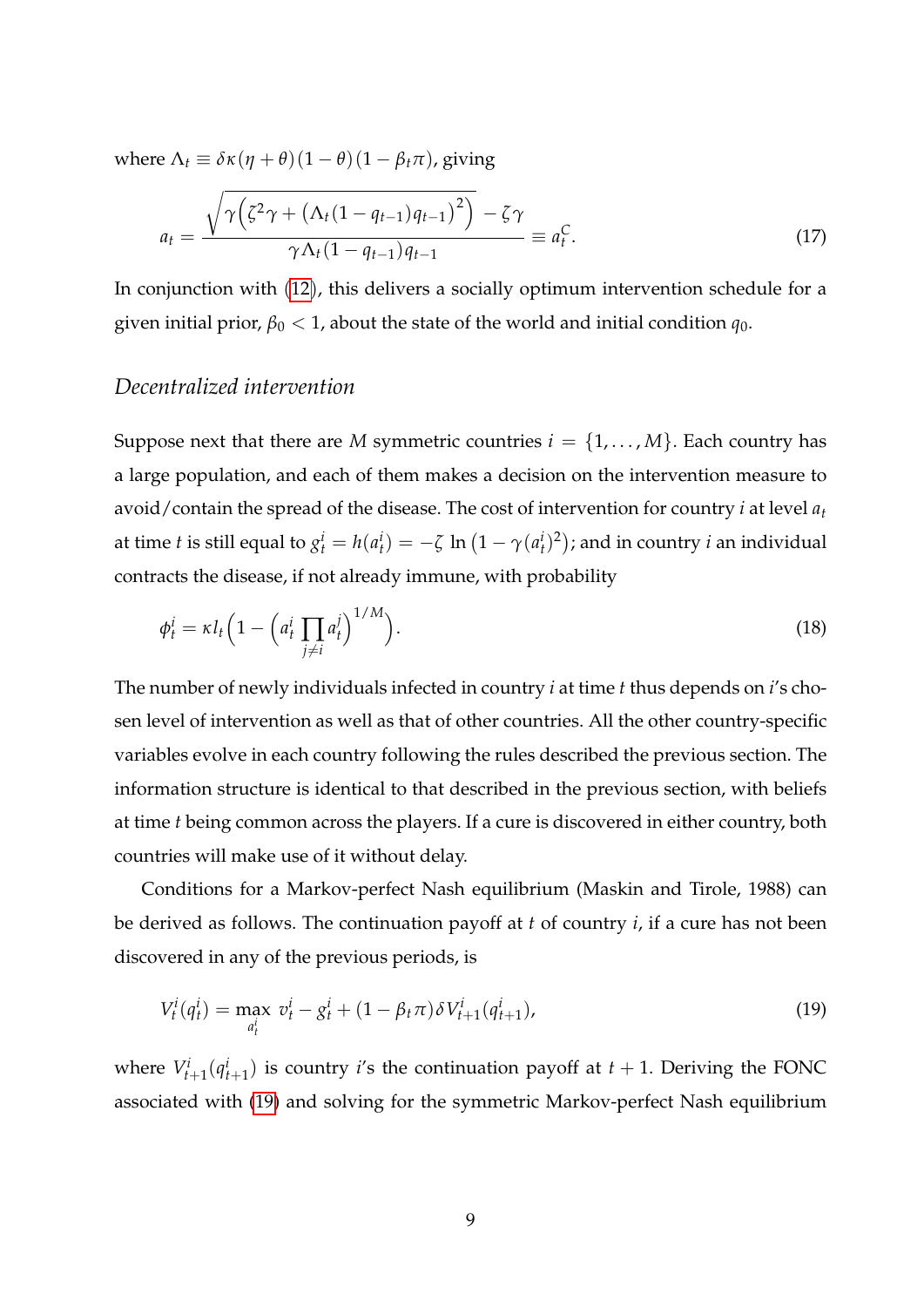level of  $a_t$ , we obtain  $a_t^i = a_t^N$ ,  $i \in \{1, ..., M\}$ , we obtain

$$
a_{t} = \frac{\sqrt{\gamma \left(M^{2} \zeta^{2} \gamma + \left(\Lambda_{t} (1 - q_{t-1}^{N}) q_{t-1}^{N}\right)^{2}\right)} - M \zeta \gamma}{\gamma \Lambda_{t} (1 - q_{t-1}^{N}) q_{t-1}^{N}} \equiv a_{t}^{N}, \qquad (20)
$$

with  $q_t^i = q_t^{-i} = q_t^N$ , and where  $\Lambda_t$  is as previously defined. The common level of intervention,  $a_t^C$  that recursively maximizes expected payoffs for the two countries coincides with the planning optimum derived earlier (expression [\(17\)](#page-9-0)). The larger is the number of countries  $(M)$ , the larger is the difference between  $a_t^C$  and  $a_t^N$  before a cure is discovered (if a cure is discovered in period *t*, the cure is adopted without delay in both cases, and contagion stops).

When viewed from a collective perspective, countries independently deciding levels of intervention are excessively cautious and wait too much. Specifically, comparing the expression for  $a_t^C$  with the expression for  $a_t^N$ , it is easy to see that the level of intervention level under cooperation, in each period, is higher than the one chosen under non-cooperation if no cure has been discovered before *t*, i.e.  $q_{t-1}^C = q_{t-1}^N \Rightarrow a_t^C \ge a_t^N$ . Since players here choose a continuous level of intervention, we no longer have the clear-cut characterization of investment timing choices that was in evidence in the discussion of Section 2. Nevertheless, if we compare two paths along which *a<sup>t</sup>* and *q<sup>t</sup>* are both increasing with  $t$ , and such that  $a_t$  eventually reaches a certain level  $a'$  in both, then the above ranking implies that the level of intervention  $a'$  will be reached at an earlier point under cooperation than under decentralized decision-making.

To illustrate the comparative implications of cooperative and non-cooperative decision-making, it is useful to consider a parameterized example. Figure 1 shows optimal (solid line) and Markov-perfect equilibrium (dotted line) levels of intervention, along a path in which a cure is never discovered, for  $M = 2$ ,  $\theta = 0.2$ ,  $\beta_0 = 0.99$ ,  $\pi = 2/3$ ,  $\delta = 0.95$ ,  $\kappa = 5/8$ ,  $\eta = 0.05$ , and  $\zeta = 0.01$ , when  $\gamma$  (the parameter determining the size of intervention costs) is 0.8.

Not only is the level of intervention affected by a lack of cooperation (Figure 1), also the speed at which a given level of intervention is reached is different in the two scenarios (Figure 2). In both scenarios the level of intervention chosen in the early periods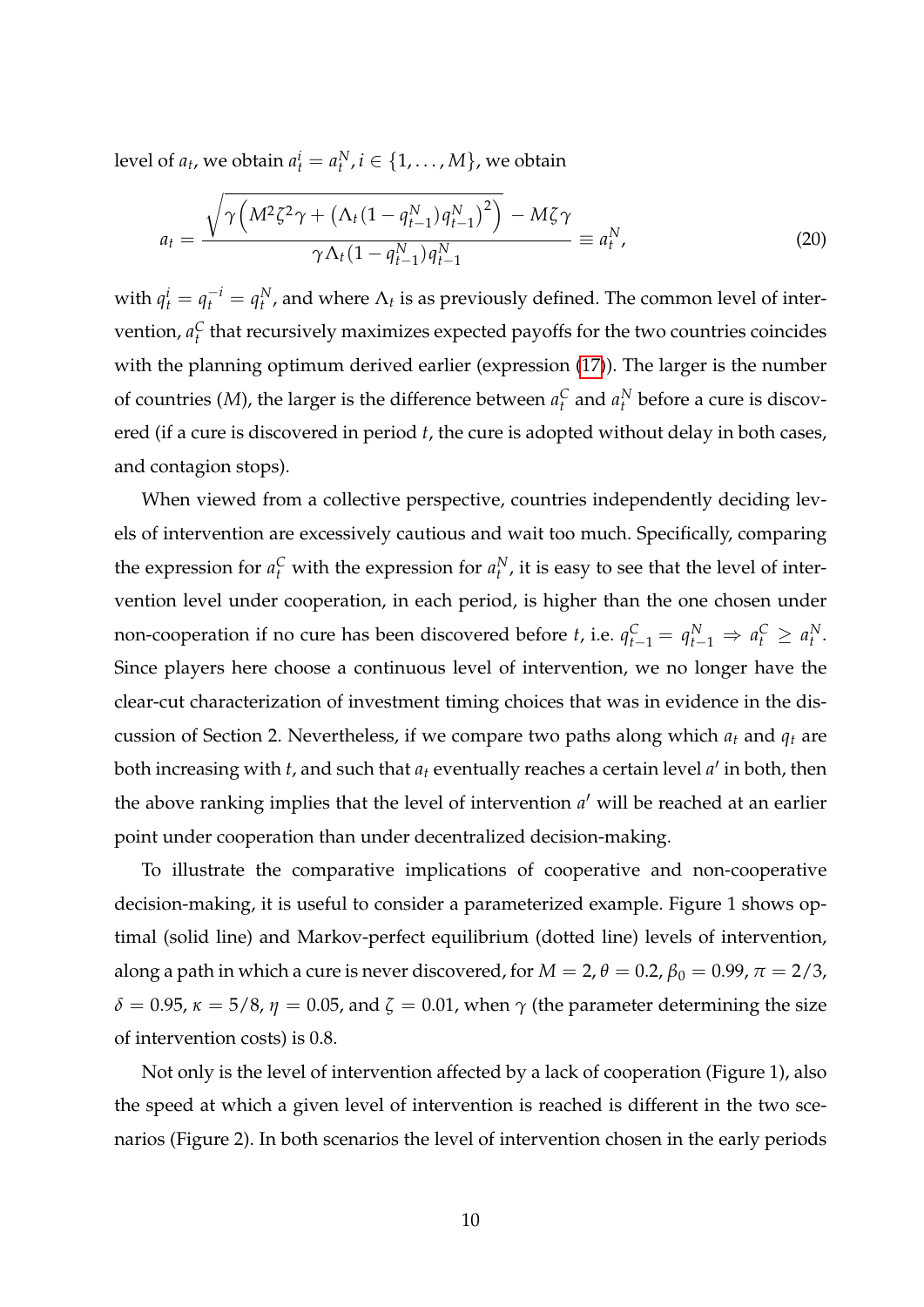

Figure 1: Optimal and noncooperative levels of intervention – high cost of intervention



Figure 2: Timing of interventions – high cost of intervention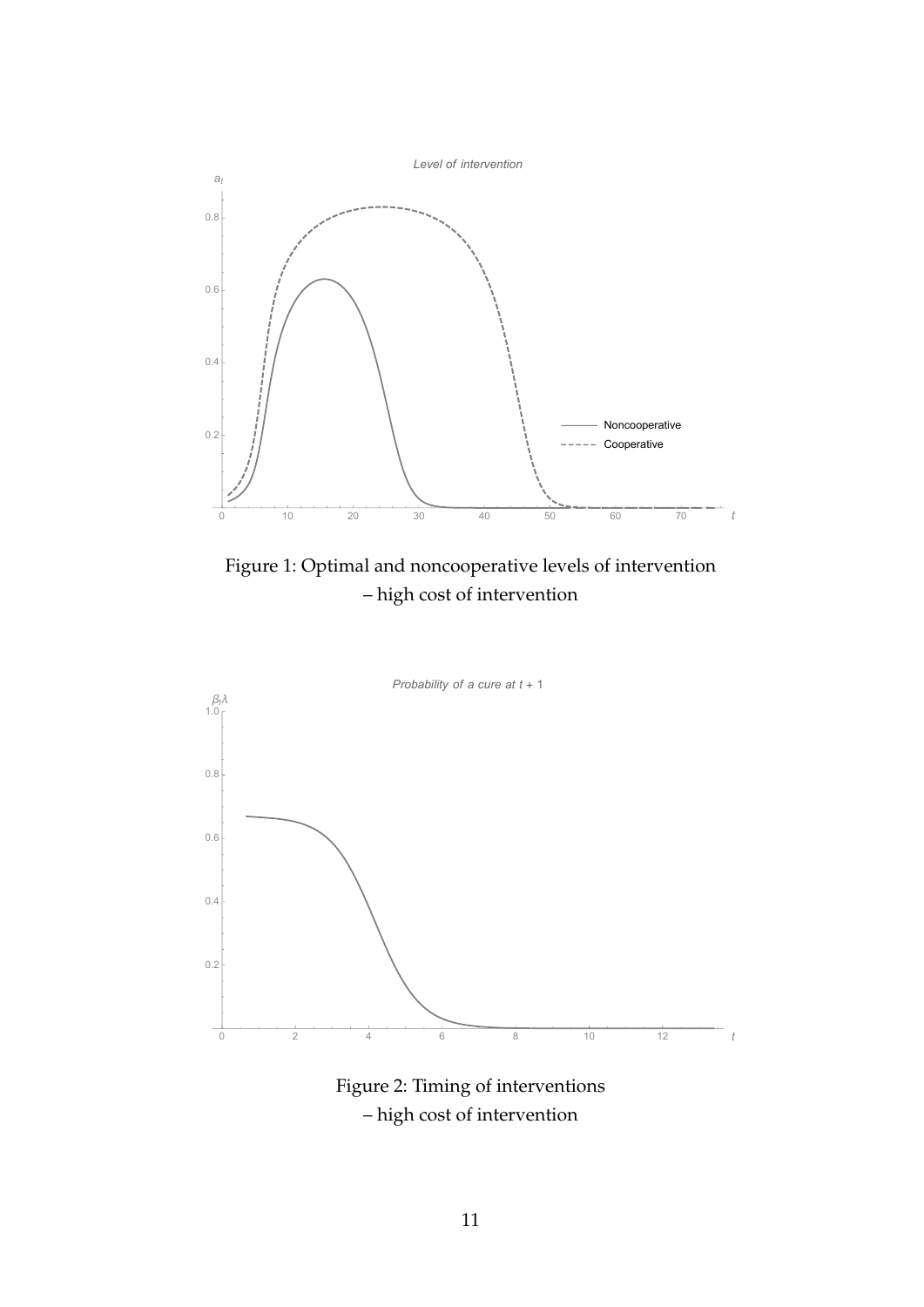*Timing of intervention*



Figure 4: Spread of infection under optimal and noncooperative levels of intervention – high cost of intervention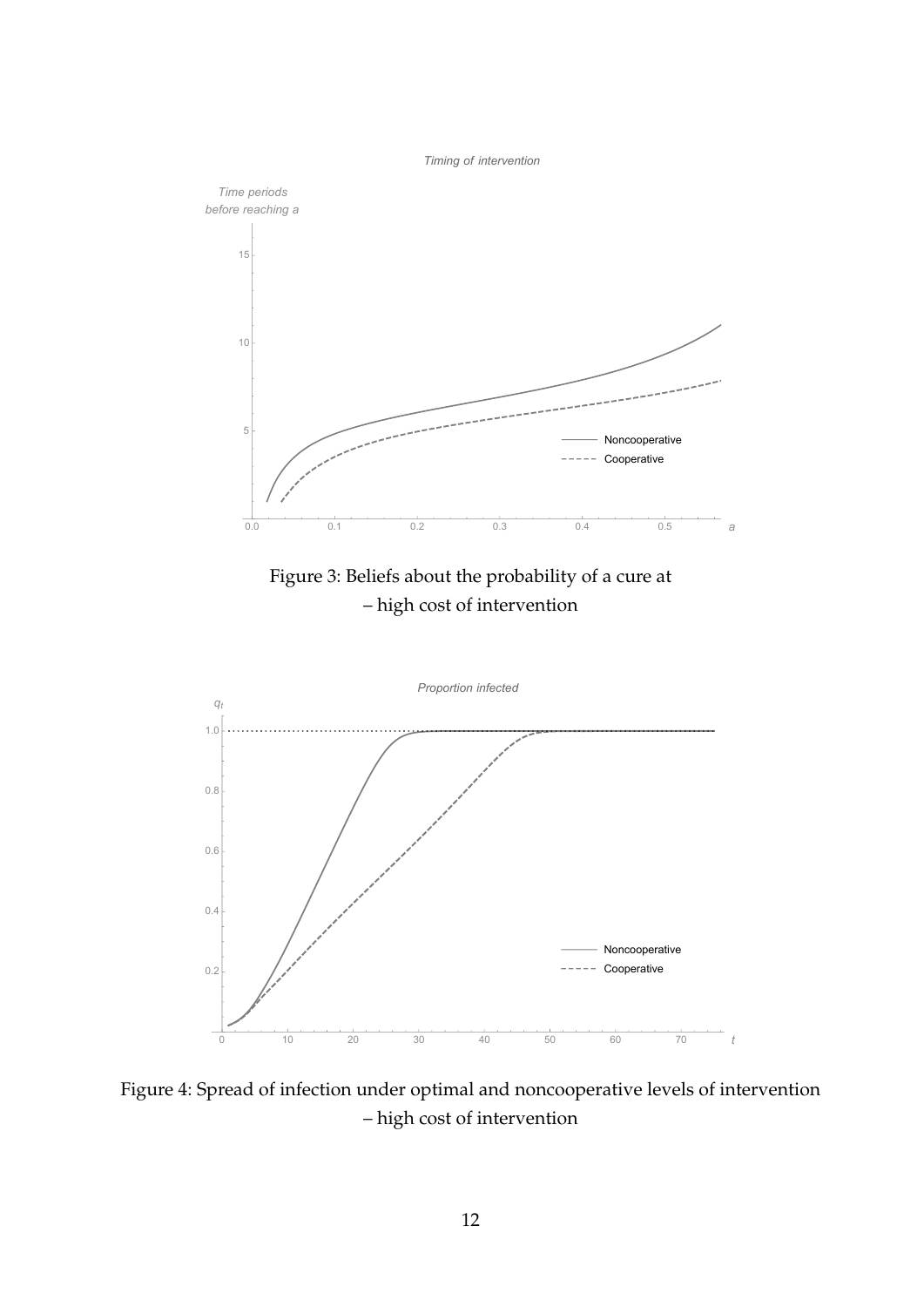

Figure 5: Proportion of survivors under optimal and noncooperative levels of intervention – high cost of intervention

of the epidemic, increases with *t* (despite the fact that players become more pessimistic with time about the possibility of finding a cure: Figure 3); but as players become more pessimistic, in both scenarios the level of intervention starts decreasing with time. Thus, equilibrium strategies are non-monotonic in *t*.

When the cost of intervention is sufficiently high (as is the case in this example), the anticipated flow of intervention cost for sufficiently pessimistic beliefs becomes higher and higher until it surpasses the anticipated damage caused by the infection (including deaths). Thus, in the long run, both the planner and the two countries end up adopting no intervention. Thus, the main difference between the two cases is in the speed at which a complete spread of contagion is reached: although the proportion of infected individuals is the same in the long run, maximum spread is reached more quickly under non-cooperation, and, in the transition to this maximum, the number of survivors is lower (Figures 4 and 5).

If we carry out the same comparison when the cost of intervention is lower ( $\gamma = 0.6$ ),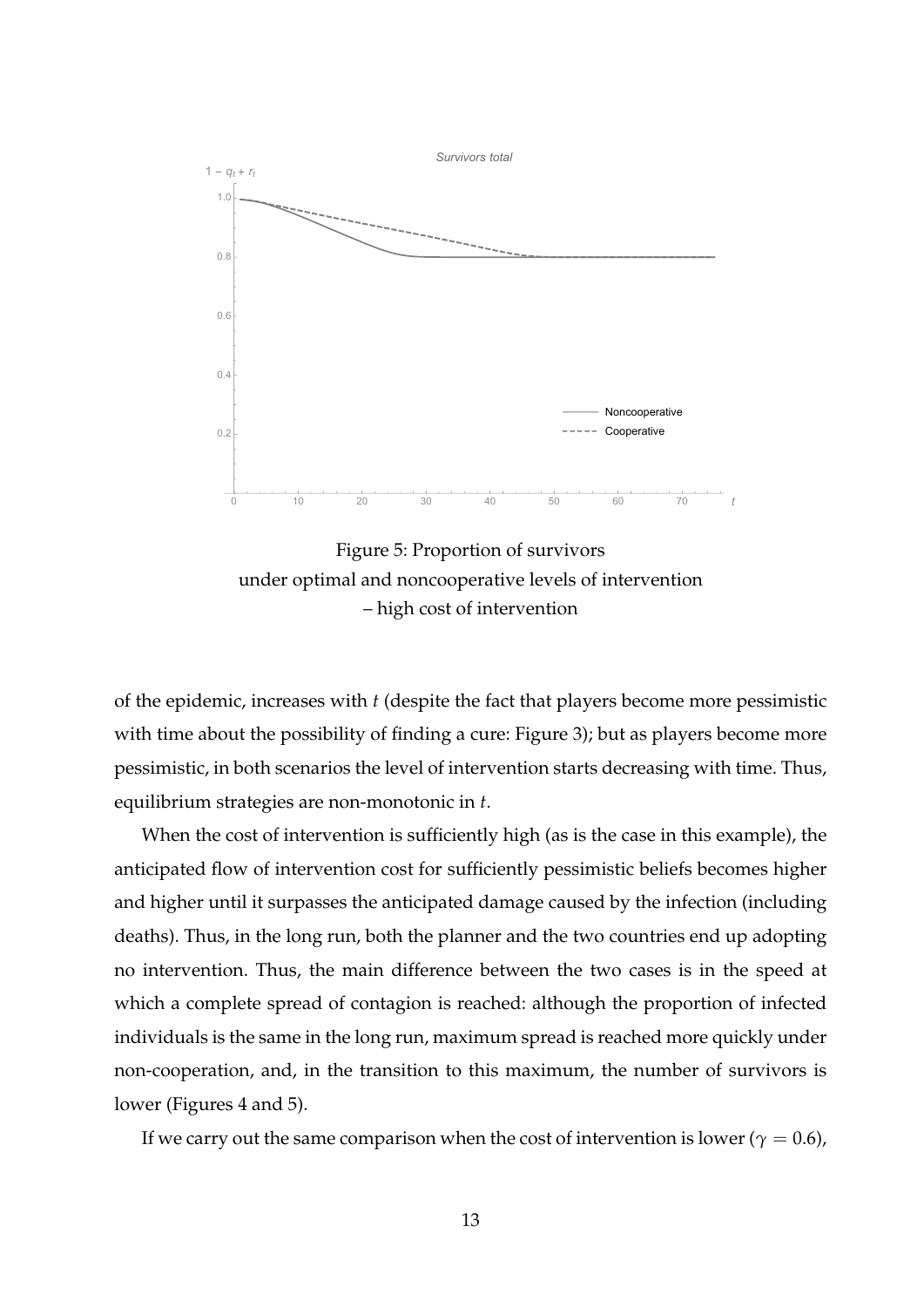then, as before, independent decision makers stop taking intervention measures when they become sufficiently pessimistic about the possibility of a cure, whereas a central planner never stops increasing its level of intervention even as it becomes more pessimistic. As result, the level of intervention (Figure 6) still evolves non-monotonically over time under non-cooperation, leading to maximum spread in the long run; whereas under cooperation, the (optimal) level of intervention keeps increasing until the spread of the disease is fully stopped and the proportion of infected individuals converges to a level that is below unity (Figure 7). Accordingly, the number of survivors in the longrun is higher under cooperation than under non-cooperation (Figure 8). In this case, lack of cooperation does not just affect the speed of transition to a given common long-run outcome; rather, it leads to a different long-run outcome.

#### *Atomistic agents*

We can use an almost identical analytical structure to characterize privately optimal choices by atomistic agents in relation to the prevention of contagion. Suppose that the probability of agent  $i \in [0,1]$  becoming infected at  $t$ , if she has not yet contracted the disease, is

$$
\phi_t(i) = \kappa l_t \left(1 - a_t(i)^{\omega} A_t^{-1-\omega}\right), \quad \omega \in (0,1), \tag{21}
$$

where  $a_t(i)$  is the agent's own prevention effort, for which the agent incurs a cost  $h\big(a_t(i)\big)$  as specified in [\(11\)](#page-7-0), and where  $A_t\equiv \exp\Big(\int_0^t\ln a_t(j)\,dj\Big).$  Proceeding as before, we obtain:

$$
a_{t} = \frac{\sqrt{\gamma \left(\zeta^{2} \gamma / \omega^{2} + \left(\Lambda_{t} (1 - q_{t-1}^{N}) q_{t-1}^{N}\right)^{2}\right)} - \zeta \gamma / \omega}{\gamma \Lambda_{t} (1 - q_{t-1}^{N}) q_{t-1}^{N}} \equiv a_{t}^{N}.
$$
\n(22)

Lack of full internalization of the consequences of their prevention efforts leads agents to exert too little effort, unless they face corrective fines, *f<sup>t</sup>* , for downwards deviations from  $a_t^C$ . The optimal level of such fines is that which makes an individual indifferent between choosing  $a_t^C$  or choosing  $a_t^N$  and paying the fine, i.e.  $f_t = (1 - \omega) h(a_t^C)$ . The time path of optimal corrective fines will thus mirror the evolution of cooperative levels of intervention.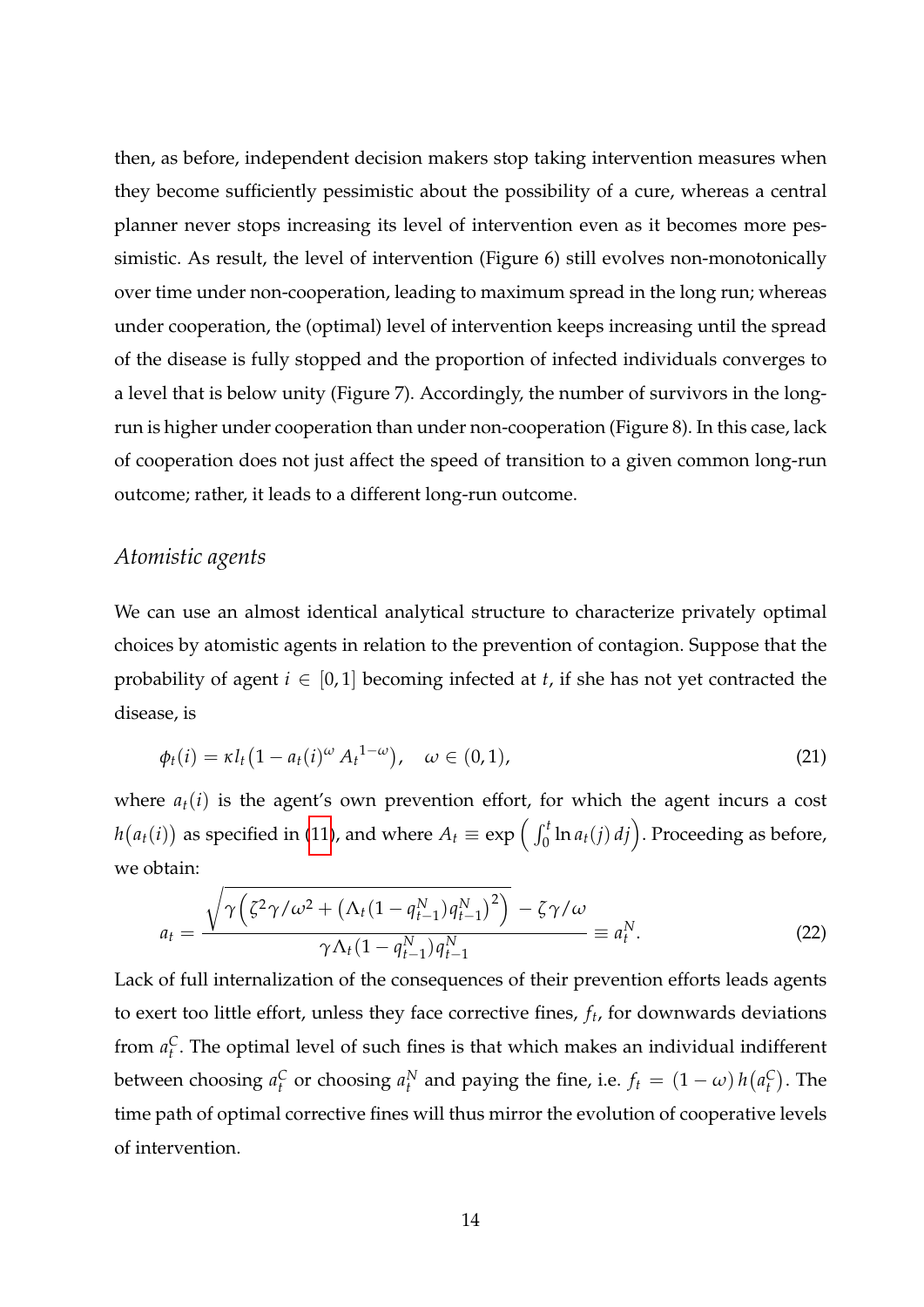

Figure 6: Optimal and noncooperative levels of intervention – low cost of intervention



Figure 7: Spread of infection under optimal and noncooperative levels of intervention – low cost of intervention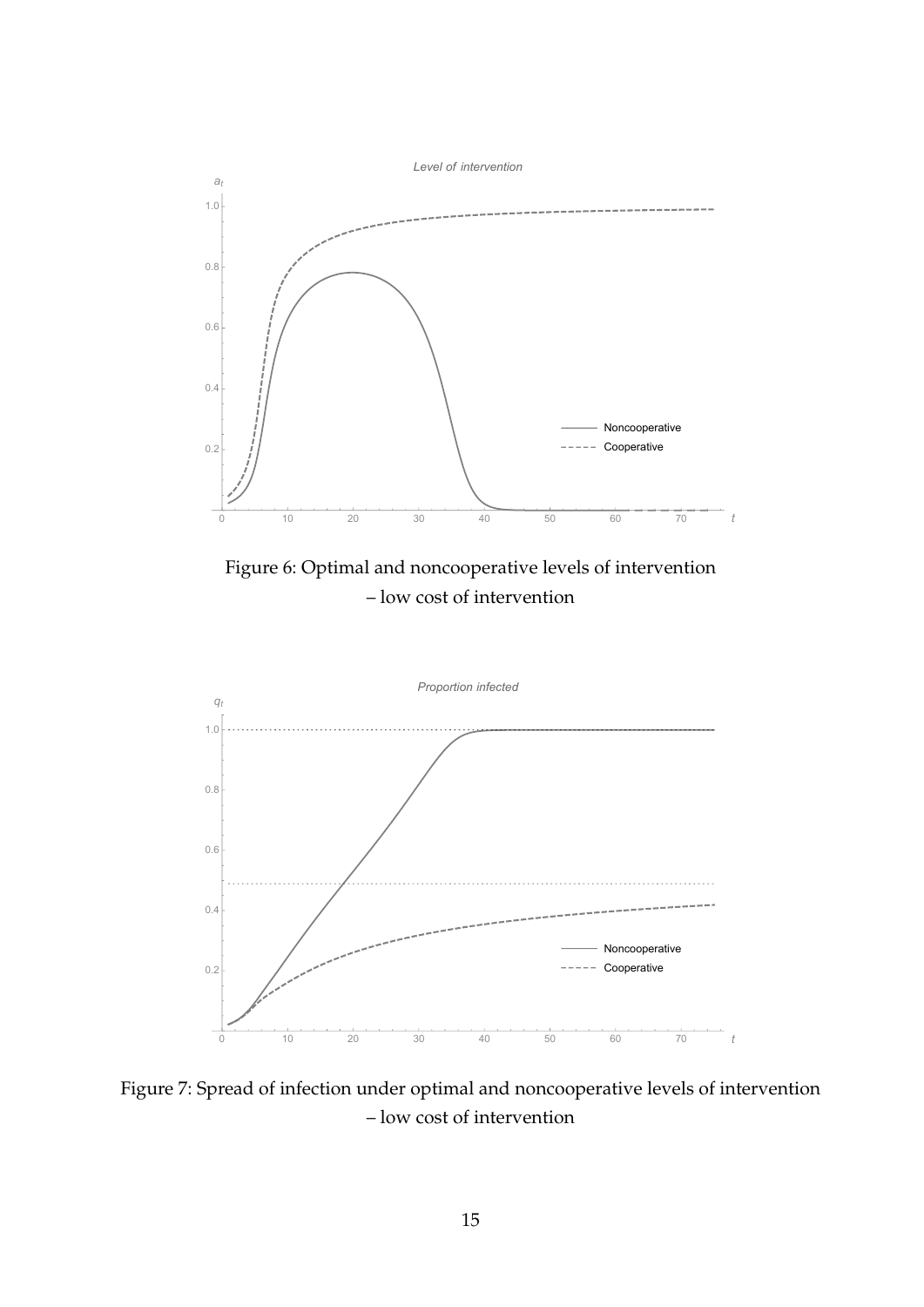

Figure 8: Proportion of survivors under optimal and noncooperative levels of intervention – low cost of intervention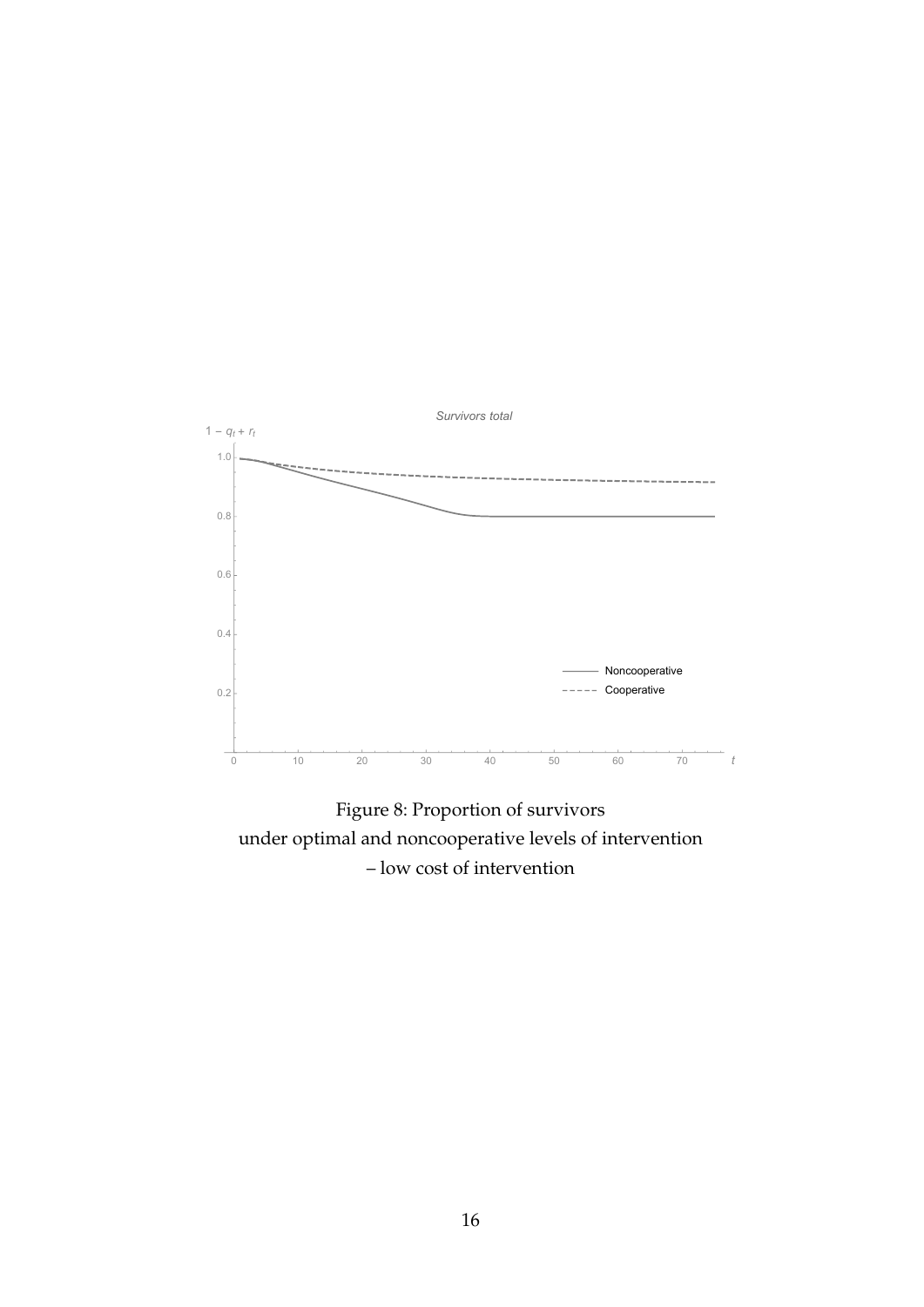### **4 Discussion**

Managing global commons requires global cooperation, not just about whether action should be taken to preserve them, but also about when it should be taken. Lack of cooperation can result in excessive delay, even when decision-makers share common beliefs. The delay may be a matter of months and years in the case of climate change or a matter of days and weeks in the case of pandemics, but the structure of the problem remains the same.

The events that unfolded in 2020 suggest that, although the costs of contagion within national borders may have eventually been accounted for reasonably well, with most countries introducing similar containment measures, this might all have happened too late in comparison with the timing that might have been deemed to be optimal if transboundary effects had also been accounted for. The consequence might have been an above-optimal global loss of life and above-optimal long-run impacts on the global economy. And although shutting down borders removes one of the components of the transboundary externality, other dimensions remain for which a coordinated effort would be called for – for example in relation to the adoption of consistent standards of measurement and testing, which could improve the understanding of the process of contagion and help anticipate and prevent further outbreaks.

Global cooperation requires global institutions. In a commons problem such as the one we have described, if valuations are (at least in part) private, then designing optimal, incentive-compatible global cooperation institutions would be especially challenging. Arguably, this is one of the key obstacles delaying progress in multilateral negotiations on climate; but in relation to epidemic contagion, it is difficult to see how costs and benefits could be fundamentally heterogeneous across different regions of the world. Our analysis, however, has left out any costs and benefits to decision-makers that relate to political motives and incentives. That is perhaps where an explanation for the failure to coordinate the response to the pandemic can be found.

While all efforts to build multilateral institutions for the governance of global climate have so far produced disappointing results, where epidemics are concerned there have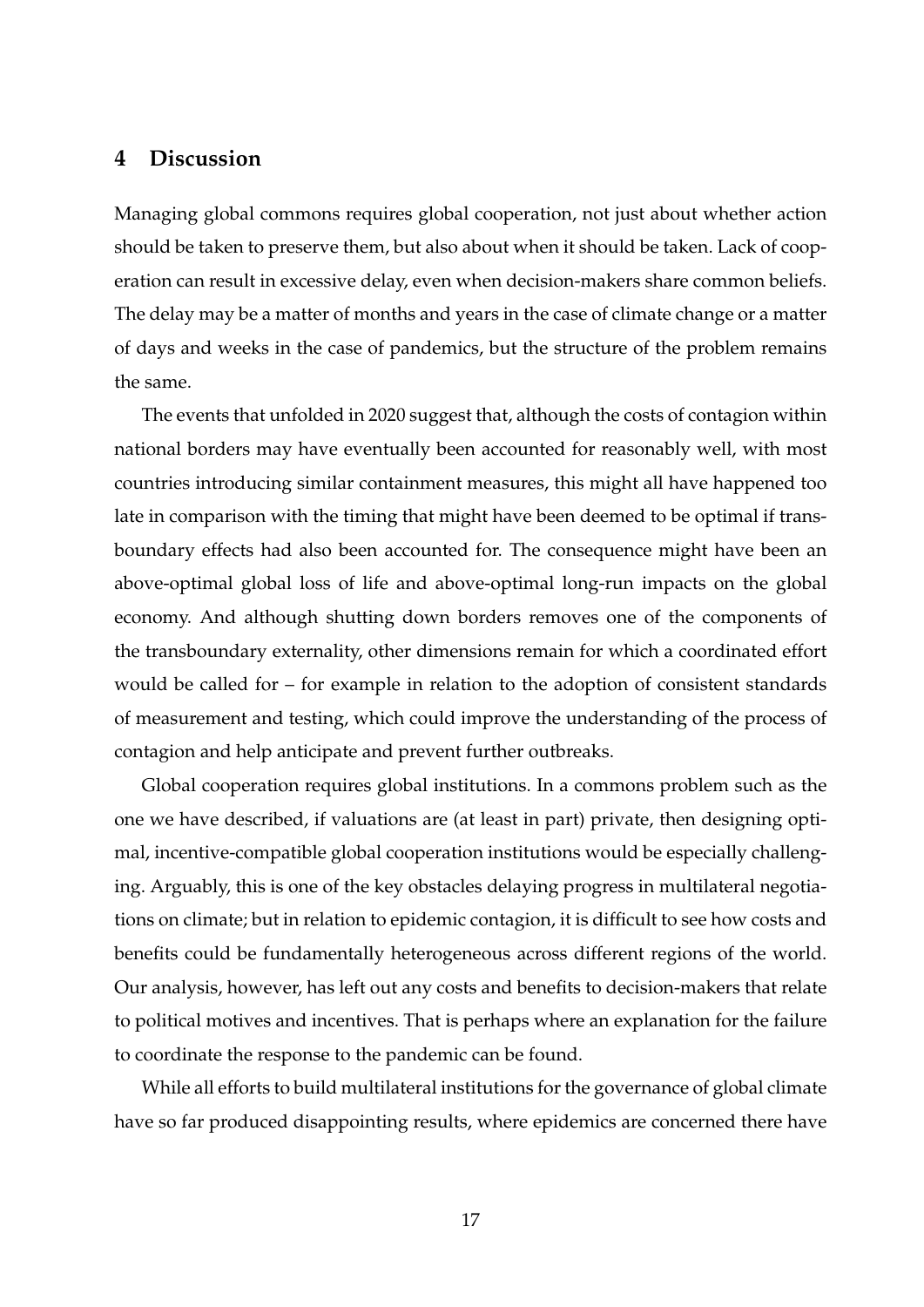been several instances of countries successfully cooperating – one of the first examples being the 1892 International Sanitary Convention for the control of cholera. As is the case for other supranational organizations, however, the WHO lacks the real powers that would be needed to force countries to take action. A concrete and manageable way forward could be for the WHO to start producing regularly updated rating scores for the epidemic risk conditions of individual countries (accounting both for current levels of contagion and for the readiness of countries to anticipate, contain and manage any new epidemics), much as global credit rating agencies do for sovereign debt. Not only could this induce countries to act more swiftly to contain future pandemics, but could also help restore confidence and speed up economic recovery in the post-lockdown phase.

#### **References**

- Anderson, R.M., and May, R.M. (1979). "Population Biology of Infectious Diseases: Part I," *Nature*, Vol. 280 (September), 361-367.
- Krutilla, J.V. (1967). "Conservation Reconsidered," *American Economic Review*, Vol. 57 (September), 777-786.
- Maskin, E., and Tirole, J. (1988). "A Theory of Dynamic Oligopoly, I: Overview and Quantity, Competition with Large Fixed Costs," *Econometrica*, Vol. 56 (May), 549-569.
- McDonald, R., and Siegel, D. (1986). "The Value of Waiting to Invest," *Quarterly Journal of Economics*, Vol. 101 (November), 707-727.
- Nash, J.F. (1951). "Non-cooperative Games," *Annals of Mathematics*, Vol. 54 (September), 286–295.
- Weisbrod, B.A. (1964). "Collective Consumption Services of Individual Consumption Goods," *Quarterly Journal of Economics*, Vol. 77 (August), 71-77.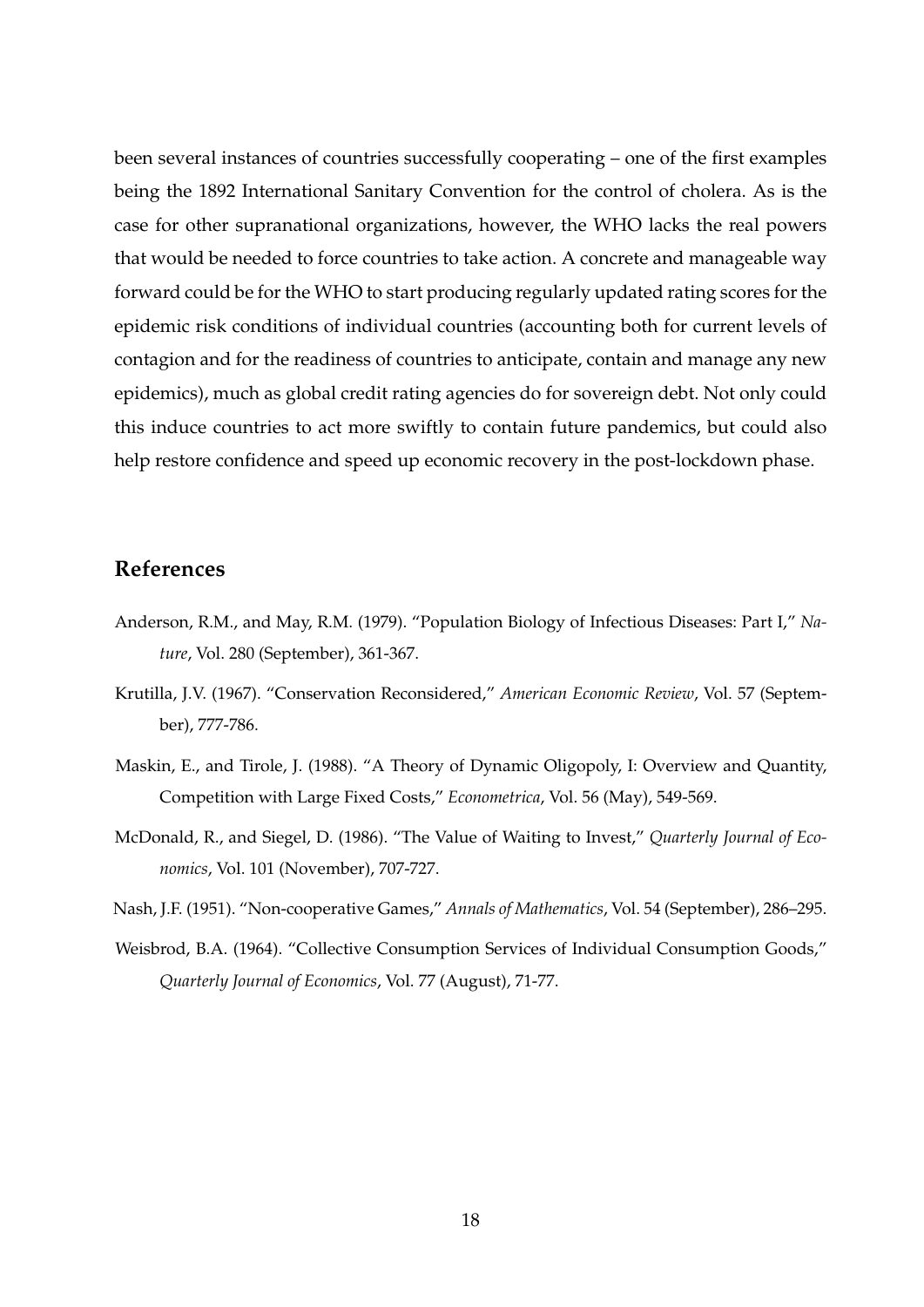## **A Cooperative and noncooperative action in a SIR model of epidemic contagion**

The state variables of a canonical SIR model of contagion are the proportion of susceptible individuals, *S<sup>t</sup>* , proportion of infectious individuals, *I<sup>t</sup>* , and the proportion of recovered individuals,  $R_t$ , with  $S_t + I_t + R_t = 1$ .

Consistently with the treatment in the main text, but allowing for a fraction, *ρ*, of infected individuals who survive to the following period to cease to be infectious, the proportion of newly infected individuals at *t* is

$$
\Delta I_t^+ = \kappa \left(1 - A_t\right) I_t S_t,\tag{23}
$$

where

$$
A_t \equiv \left(\prod_i a_t^i\right)^{1/M},\tag{24}
$$

and where *M* is the number of countries. The change in the proportion of recovered (or deceased) individuals at *t* (from *t* to  $t + 1$ ) is

$$
\Delta R_t = (\theta + \rho) I_t; \tag{25}
$$

the change in the proportion of infectious individuals is

$$
\Delta I_t = -\Delta R_t + \Delta I_t^+; \tag{26}
$$

and the change in the proportion of susceptible individuals is

$$
\Delta S_t = -\Delta R_t - \Delta I_t = -\Delta I_t^+.
$$
\n(27)

All variables above, except for the levels of intervention, refer to the combined population of all countries.

Adopting the same specification of costs and benefits described of the analysis in the main text, the expressions for symmetric cooperative and noncooperative levels of intervention coincide with the expressions  $q_{t-1}$  and  $1 - q_{t-1}$  being replaced respectively by  $I_t$  and  $S_t$ .

Time paths under cooperative and noncooperative intervention for all state and control variables (contingent on a cure not being discovered) are shown in Figures 9 and 10 for an example with  $M = 4$ ,  $\theta = 0.05$ ,  $\rho = 0.1$ ,  $\zeta = 0.01$ ,  $\beta_0 = 0.95$ ,  $\pi = 1/4$ ,  $\delta = 0.9$ ,  $\kappa = 1/3$ ,  $\eta = 0.05$ ,  $\zeta = 0.01$ , and  $\gamma = 0.15$ . Intervention is higher under cooperation, and it occurs sooner. Note that, while this (optimally) slows down the spread of the disease in comparison with the noncooperative case, a byproduct of the slower contagion is a slower recovery.